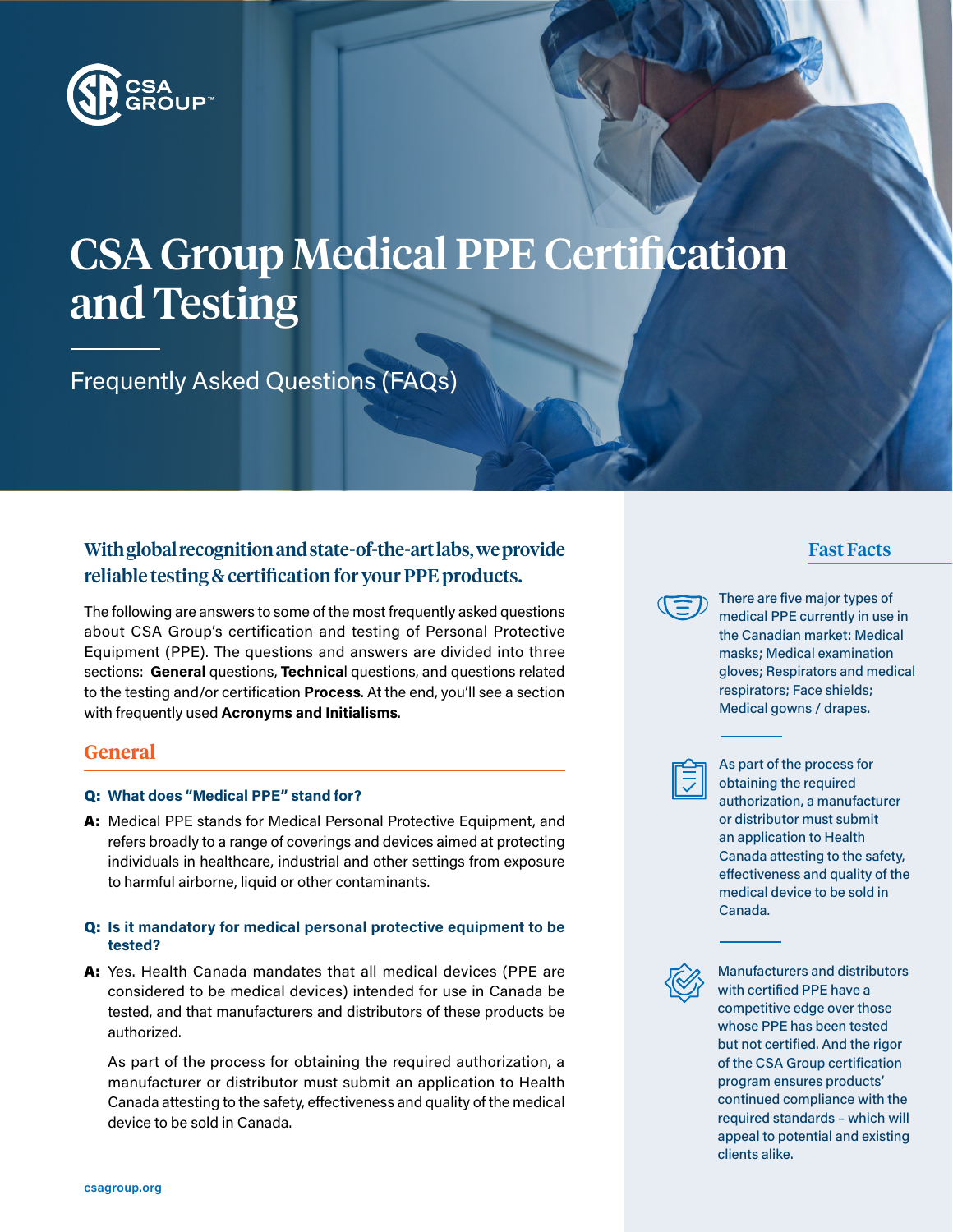#### Q: **What types of medical personal protective equipment (PPE) does the CSA Group test and certify?**

- A: There are five major types of medical PPE currently in use in the Canadian market:
	- Medical masks
	- **•** Medical examination gloves
	- **•** Respirators and medical respirator
	- **•** Face shields
	- **•** Medical gowns / drapes

 CSA Group tests and certifies these five major types of PPE.

#### Q: **Is a ventilator considered medical PPE?**

- A: No, a ventilator is a piece of electronic medical equipment, and is not considered PPE.
- Q: **Does CSA Group plan to test other medical PPE, such as goggles, hair coverings and fashion masks?**
- A: Currently, we're focused on testing and certifying the five major medical PPE types.

#### Q: **Do I have to test each individual PPE or can I test a representative sample from the production line?**

A: CSA Group requires a set of samples from the broader production for testing and certification based on the applicable standard and testing requirements.

#### Q: **What's the difference between testing and certification?**

A: **Testing** is a process that verifies that the product provides the measure of protection required by law (with respect to the percentage of particulate filtration, the strength of materials, breathability, etc.) according to the relevant standards. With testing, it's only the product itself that is tested.

 **Certification** is a much more involved process than testing is, though testing is a component of the certification process. Certifying a product involves evaluating not only the efficiency and safety level of the product itself, but also all aspects of the manufacturing process, including the facility in which the manufacturing takes place. As well, certification is an ongoing process, with in-process quality checks, quarterly inspections of the facility and sampling product throughout the year.

 Another difference is that certified PPE bears the CSA Group's mark of certification – an instantly recognizable emblem. Manufacturers and distributors with certified PPE may provide a competitive edge over those whose PPE has been tested but not certified. The CSA Group certification program also helps ensure products' continued compliance with the required standards – which may appeal to potential and existing clients alike.

#### Q: **Is it mandatory for personal protective equipment (PPE) to be certified as well as tested?**

A: Not at the moment. Health Canada mandates only that all PPE intended for use in Canada be tested. But many manufacturers and distributors will choose to certify their products because it may give them a competitive edge over their competitors and helps prepare them for the possibility that certification may be mandated in the future.

## Q: **What is an "Interim Order"?**

A: An "Interim Order", or IO, is a legally binding proclamation by a Minister or department of the federal government, often issued in response to a pressing or emergent situation. The interim order allows the government to respond quickly, when the time required to pass legislation may fail to address the imminent need.

 With respect to PPE during this global pandemic, on March 18, 2020, the federal Minister of Health signed the *Interim Order Respecting the Importation and Sale of Medical Devices for Use in Relation to COVID-19*. This is the document that provides guidance for manufacturers on the minimum technical requirements for various types of respirators and other medical PPE entering Canada.

#### Q: **What happens if or when the Interim Order is updated?**

A: The Interim Order, or supporting documents, can be updated by Health Canada at any time to include new data, regulations or findings. To ensure compliance, it is recommended to check the Interim Order webpage regularly.

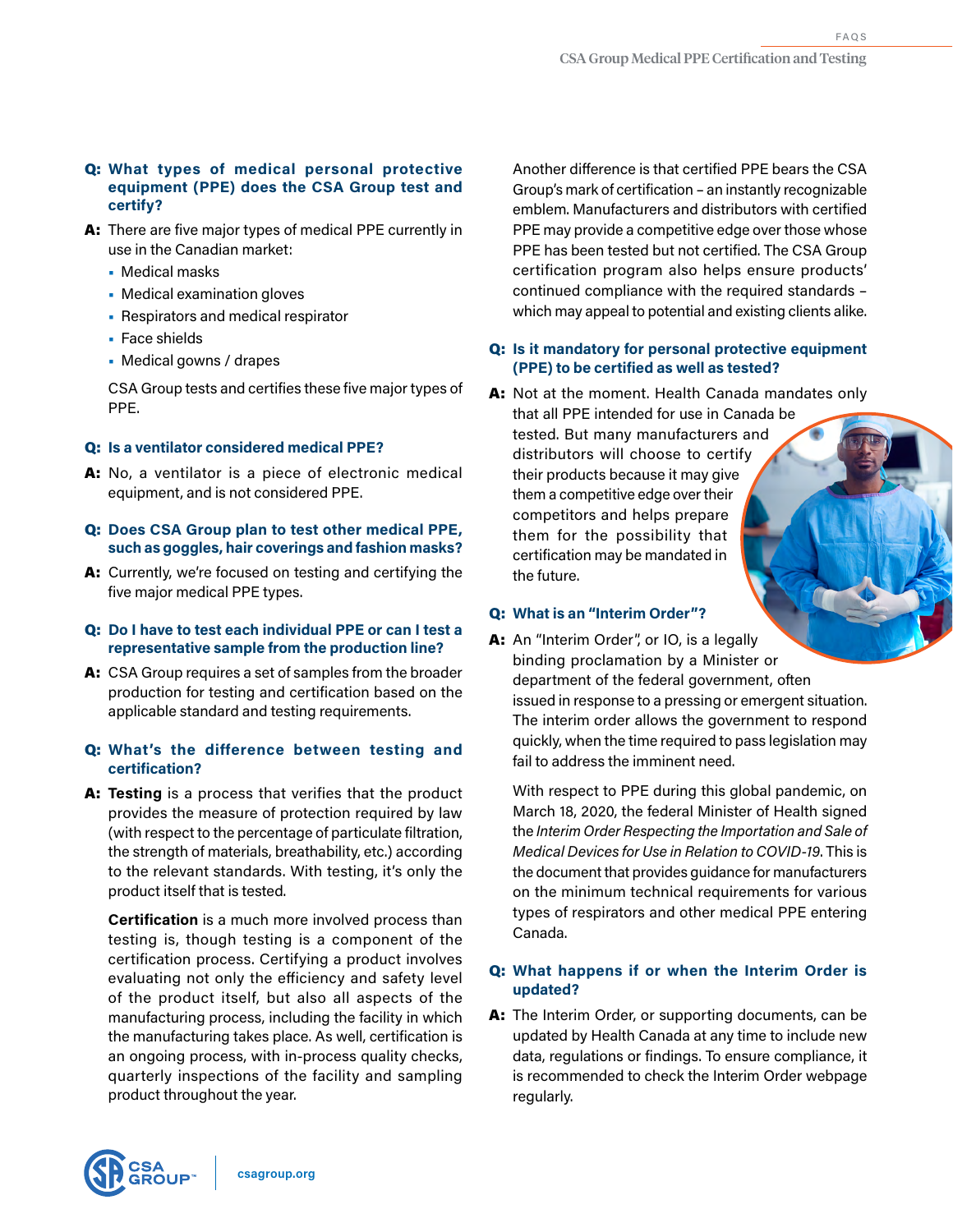## Q: **Where will the CSA Group certification and testing lab be built?**

A: The lab is located at the CSA Group headquarters in Toronto, but it will provide testing and certification for all suppliers of medical-grade PPE intended for use across Canada.

#### Q: **When will the CSA Group start certifying and testing medical PPE?**

A: CSA Group has been testing medical PPE since July 2020 and started certifying medical PPE in October 2020.

#### Q: **Why should my company choose CSA Group to test and/or certify my PPE?**

A: CSA Group is at the forefront of certification development for medical PPE in Canada. In fact, our parent organization developed the first set of standards for PPE in Canada more than 70 years ago. CSA Group has been, and continues to be, a leader in this field.

## Q: **Does CSA Group offer its services to companies outside of Canada?**

A: Yes, we offer testing services to companies outside of Canada, provided that they intend to sell their products in Canada.

# **Technical**

## **Face Shields, Masks and Respirators**

#### Q: **What does "N95" mean?**

A: "N95" is a government rating. It denotes two characteristics of a mask. The "N" indicates that the mask is "**N**ot resistant to oil". The number "95" indicates that the respirator (mask) is capable of filtering out 95% of particulate matter that is 0.3 microns or larger.

 N95 is a designation used only by NIOSH for labeling respirators that meet the 42 CFR Part 84 standard. CSA Group will test and certify to the 42 CFR Part 84 standard but will not be able to designate a respirator as N95.

#### Q: **What is the difference between a respirator and a surgical mask?**

A: A respirator is used mainly to filter particles from the air. It has a set of testing requirements specific to that purpose. A surgical mask, on the other hand, protects the wearer and patient from large droplets, splashes or sprays of bodily fluid and other hazardous fluids.

## Q: **Can CSA Group test dual-canister painters' respirators?**

A: CSA Group only tests N95 respirators, and the dualcanister type of respirator does not fall under that category.

## Q: **What are the requirements for the face-shield impact test?**

A: The impact test is not mandatory, per Health Canada requirements. If the mask or face shield is intended only to provide a physical barrier to virus transmission, the impact test is not considered to be critical. The impact test was intended to convey a message that the shield material needs to be structurally solid.

# **Gowns and Drapes**

## Q: **What is the difference between a medical gown and a medical drape?**

A: A medical gown is worn by medical professionals during surgery, while a drape is the material used to cover a patient during surgery. The items have the same test requirements up to barrier level 3, but differ at barrier level 4.

#### Q: **What are barrier-level tests?**

A: Barrier levels 1 to 3 test the product for resistance to water penetration. Barrier level 4 for gowns test the product for resistance to penetration by blood-borne pathogens while level 4 for drapes test the product for resistance to blood penetration.